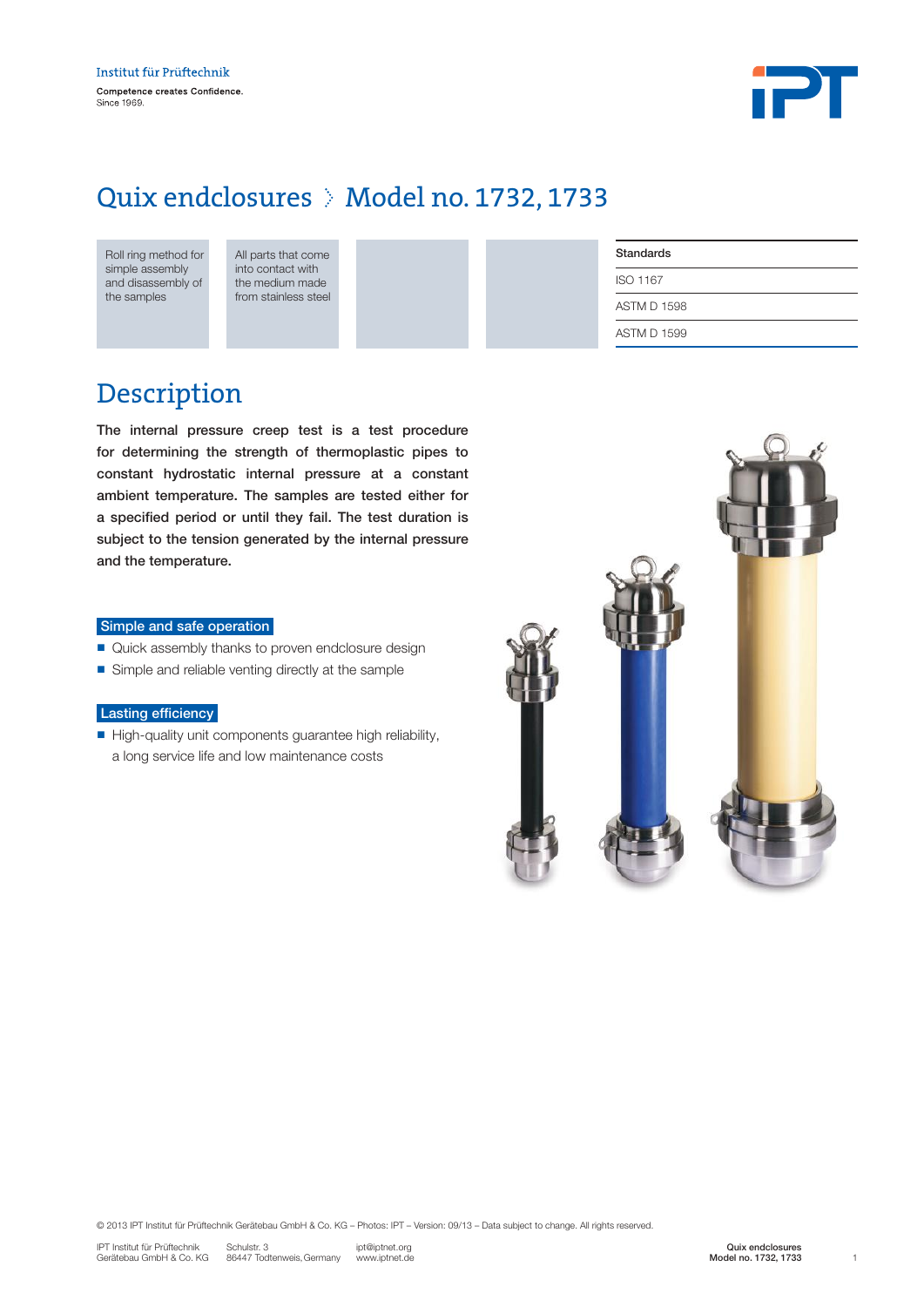

## Versions

|                                     | V1732-0008         | V1732-0010                                 | V1732-0012                 | V1732-0016                   | V1732-0017        | V1732-0018        | V1732-0020                   | V1732-0025                 | V1732-0032            | V1732-0040         | V1732-0050         |
|-------------------------------------|--------------------|--------------------------------------------|----------------------------|------------------------------|-------------------|-------------------|------------------------------|----------------------------|-----------------------|--------------------|--------------------|
| For pipe diameter DN<br>mm          | $\,8\,$            | 10                                         | 12                         | 16                           | 17                | 18                | 20                           | 25                         | 32                    | 40                 | $50\,$             |
|                                     |                    |                                            |                            |                              |                   |                   |                              |                            |                       |                    |                    |
|                                     | V1732-0063         | V1732-0075                                 | V1732-0090                 | V1732-0110                   | V1732-0125        | V1732-0140        | V1732-0160                   | V1732-0180                 | V1732-0200            | V1732-0225         | V1732-0250         |
| For pipe diameter DN<br>mm          | 63                 | 75                                         | 90                         | 110                          | 125               | 140               | 160                          | 180                        | 200                   | 225                | 250                |
|                                     |                    |                                            |                            |                              |                   |                   |                              |                            |                       |                    |                    |
|                                     | V1733-0012         | V1733-0017                                 | V1733-0015                 | V1733-0021                   | V1733-0022        | V1733-0026        | V1733-0028                   | V1733-0033                 | V1733-0034            | V1733-0042         | V1733-0041         |
| For pipe diameter DN<br>Inches      | 3/8<br><b>CTS</b>  | 3/8<br><b>IPS</b>                          | 1/2<br><b>CTS</b>          | 1/2<br><b>IPS</b>            | 3/4<br><b>CTS</b> | 3/4<br><b>IPS</b> | $\mathbf{1}$<br><b>CTS</b>   | $\mathbf{1}$<br><b>IPS</b> | 11/4<br><b>CTS</b>    | 11/4<br><b>IPS</b> | 11/2<br><b>CTS</b> |
|                                     |                    |                                            |                            |                              |                   |                   |                              |                            |                       |                    |                    |
|                                     | V1733-0048         | V1733-0047                                 | V1733-0054                 | V1733-0061                   | V1733-0088        | V1733-0114        | V1733-0141                   | V1733-0168                 | V1733-0219            | V1733-0273         | V1733-0323         |
| Inches<br>For pipe diameter DN      | 11/2<br><b>IPS</b> | 13/4<br><b>CTS</b>                         | $\mathbf{2}$<br><b>CTS</b> | $\overline{c}$<br><b>IPS</b> | 3<br><b>IPS</b>   | 4<br><b>IPS</b>   | $\overline{5}$<br><b>IPS</b> | 6<br><b>IPS</b>            | $\,8\,$<br><b>IPS</b> | 10<br><b>IPS</b>   | 12<br><b>IPS</b>   |
| Maximum test pressure<br>bar        |                    | 100                                        |                            |                              |                   |                   |                              |                            |                       |                    |                    |
| Endclosure material                 |                    | Stainless steel 1.4305/AISI 303/UNS S30300 |                            |                              |                   |                   |                              |                            |                       |                    |                    |
| Suitable for PE pipes               |                    |                                            |                            |                              |                   |                   |                              |                            |                       |                    |                    |
| Suitable for PP pipes               |                    |                                            |                            |                              |                   |                   |                              |                            |                       |                    |                    |
| Suitable for PVC pipes              |                    |                                            |                            |                              |                   |                   |                              |                            |                       |                    |                    |
| Vent screw                          | $\bullet$          |                                            |                            |                              |                   |                   |                              |                            |                       |                    |                    |
| Ring nut for suspension             |                    |                                            |                            |                              |                   |                   |                              |                            |                       |                    |                    |
| Pressure connection                 | Quick-release plug |                                            |                            |                              |                   |                   |                              |                            |                       |                    |                    |
| Connection set for<br>IPT test oven | $\circ$            |                                            |                            |                              |                   |                   |                              |                            |                       |                    |                    |
| O available/optional<br>included    | $\Box$ eligible    |                                            | - not available            |                              |                   |                   |                              |                            |                       |                    |                    |

© 2013 IPT Institut für Prüftechnik Gerätebau GmbH & Co. KG – Photos: IPT – Version: 09/13 – Data subject to change. All rights reserved.